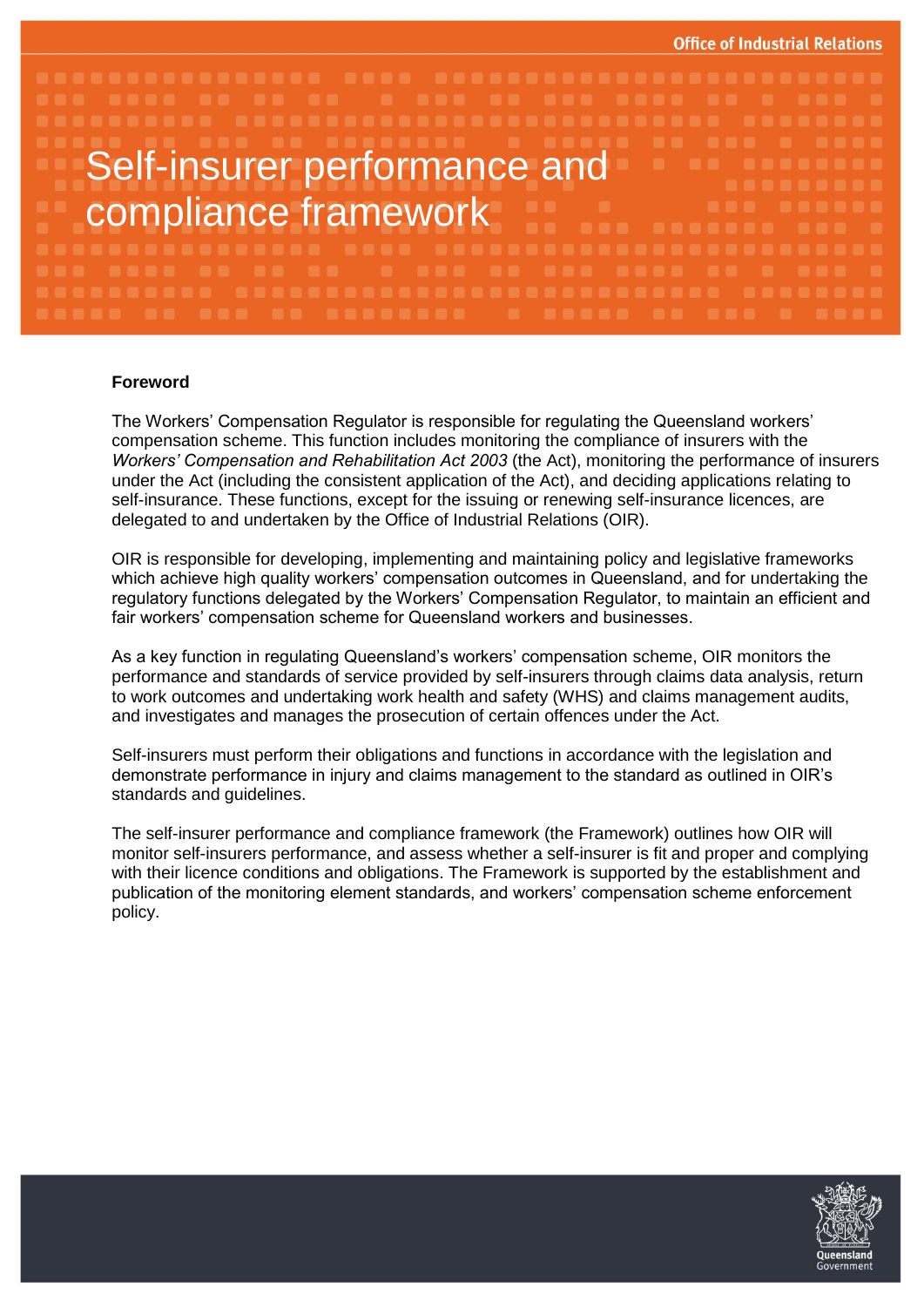## **Introduction**

Fundamental to OIR's role in regulating self-insurers is developing and implementing a risk-based licensing and regulatory framework. OIR's regulatory approach is outlined in the Framework).

The Framework presents self-insurers with an opportunity to adopt innovative approaches and to manage their activities to effectively meet the standards or outcomes defined in the legislation or set by OIR.

OIR's role is to clearly articulate the expectations self-insurers must meet and outcomes to be achieved. Where the risk to the scheme is greatest, standards will be higher and if necessary, compliance and enforcement actions stronger. Regulatory effort is directed towards reducing scheme risks through a robust problem-solving approach to deliver real, measurable results. A self-insurers risk level is influenced by their level of compliance, with low levels of compliance associated with a high risk. OIR is focused on communicating with self-insurers and capitalising on risk-mitigation opportunities by establishing cooperative partnerships.

The Framework is structured to promote the Queensland workers' compensation scheme objectives, and will assist self-insurers to succeed while ensuring the scheme is well-managed and protected now and into the future.

The Framework supports OIR's objective of strong scheme management, supporting the balance of providing fair and appropriate benefits for injured workers and ensuring reasonable cost levels for employers.

The Framework enables OIR to make informed choices and appropriately target its compliance and enforcement activity. OIR can tailor these activities so that they are proportionate to the relevant risks. Stronger performance management and licence consequences are used where the risks associated with non-compliance are the highest. In contrast, where the risk associated is relatively low, different performance management options and less oversight may occur.

It is envisioned that the Framework will lead to:

- continuous improvement across claims management performance;
- improved return to work outcomes;
- streamlined licence renewal application processes;
- an increased focus on monitoring performance and standards of service; and
- a more consistent application of effective and targeted compliance activities.

The Framework also acknowledges the importance of supporting a positive culture of compliance and promote continuous improvement with self-insurers.

OIR adopts a collaborative and inclusive approach to educate and support insurers to meet their regulatory and licence obligations. To assist self-insurers to improve their compliance practices OIR will set clear expectations about acceptable standards of performance, as well as publishing easy to understand guidance material and information to assist self-insurers and drive continuous improvement.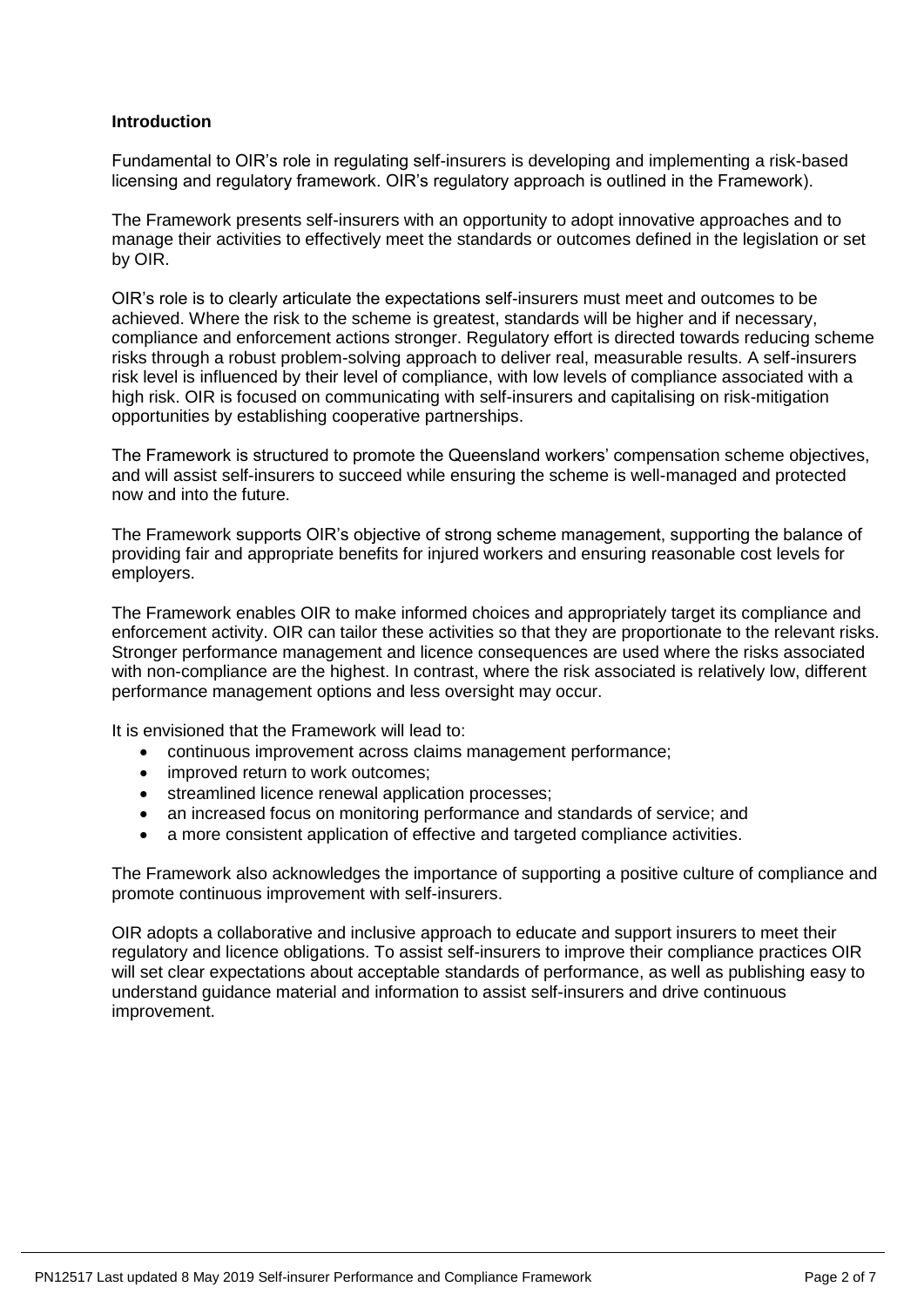# **Key principles**

OIR is guided by eight principles when undertaking its compliance and performance monitoring role, exercising its regulatory responsibility and administering the legislation. The principles are:

| Proportionate       | OIR's enforcement measures are proportionate to the context, the seriousness of<br>the issue they seek to address, and take into account duty holder factors.                                                                                                                                                                                                                                                                                                                                                              |
|---------------------|----------------------------------------------------------------------------------------------------------------------------------------------------------------------------------------------------------------------------------------------------------------------------------------------------------------------------------------------------------------------------------------------------------------------------------------------------------------------------------------------------------------------------|
| <b>Transparent</b>  | The legislation, standards, enforcement approaches and decisions are publicly<br>available to demonstrate OIR's credibility and ensure duty holders understand<br>what is expected of them and what they can expect from OIR.                                                                                                                                                                                                                                                                                              |
| <b>Consistent</b>   | Consistency of approach provides certainty about the types of enforcement<br>measures OIR takes, why, and in what circumstances. The outcomes of OIR's<br>enforcement activities are predictable and consistent, which means that similar<br>non-compliance should lead to similar enforcement outcomes. This approach<br>does not necessarily mean uniformity, i.e. OIR responds consistently when<br>dealing with similar cases, but is flexible enough to take into account the specific<br>circumstances of each case. |
| <b>Accountable</b>  | OIR carefully considers the action it takes around enforcement and has a sound<br>legal basis for its enforcement decision making. Both OIR staff and duty holders<br>are accountable for their actions. OIR is judged against certain standards by the<br>public, and enforcement practices are open for public scrutiny. OIR has effective<br>and easily accessible mechanisms for dealing with complaints, or reviews of its<br>processes or actions.                                                                   |
| <b>Targeted</b>     | OIR targets its enforcement activities to identify and remedy the most serious non-<br>compliances, focusing on activities that give rise to the most serious risks, and<br>OIR's strategic enforcement priorities.                                                                                                                                                                                                                                                                                                        |
| <b>Constructive</b> | OIR provides support, advice and guidance to assist compliance with the<br>legislation and build capability.                                                                                                                                                                                                                                                                                                                                                                                                               |
| <b>Responsive</b>   | OIR's compliance and enforcement measures are responsive to the particular<br>circumstances of the duty holder.                                                                                                                                                                                                                                                                                                                                                                                                            |
| <b>Inclusive</b>    | OIR engages with the community, workers, business and government to promote<br>the legislation, set standards and exchange information to assist with compliance<br>and enforcement.                                                                                                                                                                                                                                                                                                                                       |
|                     |                                                                                                                                                                                                                                                                                                                                                                                                                                                                                                                            |

# **How will OIR set the standards that self-insurers must meet?**

The Act and a self-insurer's licence outline the requirements that each members of the licence must meet. A key requirement in regulating self-insurers is undertaking a continuous assessment of whether the self-insurers is fit and proper to be licensed or to have a licence renewed.

To enable this assessment, OIR will establish standards under each of the monitoring elements including financial, claims management, licence management, legislative compliance, rehabilitation and return to work, work health and safety, and other policies. These standards will be based on the latest available economic and scheme data evidence and consideration of scheme stakeholder expectations for the delivery of workers' compensation insurance.

To support self-insurers to fulfil their legislative and licence obligations appropriately, OIR will make available easy to understand education resources and information guidelines to help self-insurers better understand their responsibilities and expectations and to assist self-insurers in meeting OIR standards.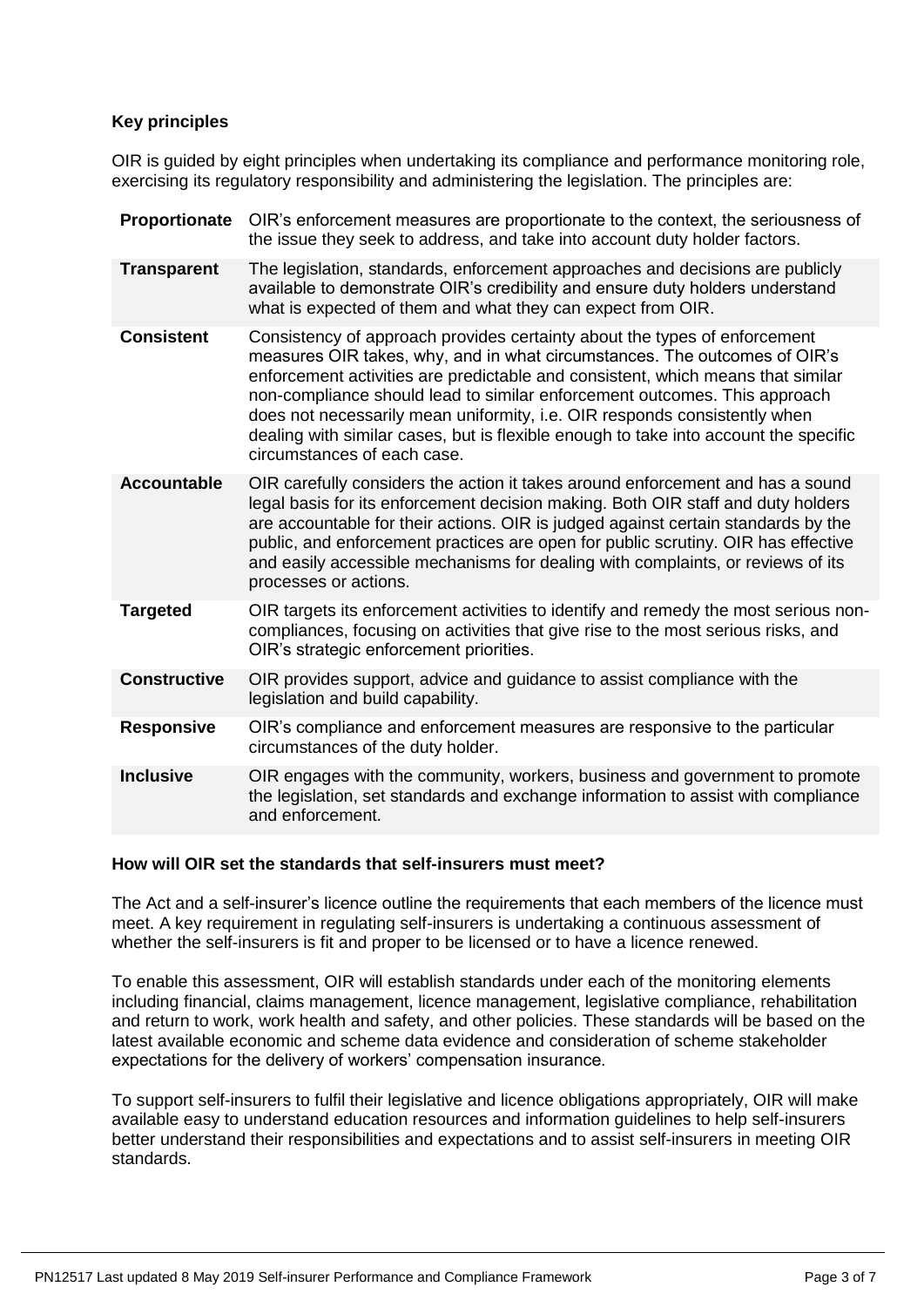When OIR prepares new legislation or amendments to legislation, or when it updates its policies or standards, it will consult appropriately with relevant scheme stakeholders to discuss the practical implications of any proposed changes. OIR will encourage self-insurers to take responsibility for their own performance and develop their own standards of practice to demonstrate regulatory and licence compliance.

| <b>OIR responsibility</b>                                                                                                       | Self-insurer responsibility                                                                                                                              |
|---------------------------------------------------------------------------------------------------------------------------------|----------------------------------------------------------------------------------------------------------------------------------------------------------|
| Clearly setting expectation and outcomes<br>for self-insurers to meet<br>Consult with self-insurers in setting the<br>standards | • Regulatory and licence compliance<br>• Positive engagement with OIR in setting the<br>standards<br>Implementing actions to meet the outcomes<br>sought |

# **How will OIR monitor the performance of individual licence holders?**

OIR will monitor self-insurers' performance to assess whether they are fit and proper and are complying with their licence conditions and other obligations. It is important to note that the acts of a third party engaged by the self-insurer for the purposes of undertaking the powers, functions and obligations of self-insurers are the acts of the self-insurer (for example, a claims agent, legal firm, medical provider, rehabilitation provider, etc. engaged by or on behalf of the self-insurer). In addition, any contravention of the Act or a condition of licence by an employer that is part of the self-insurance licence will also be considered when monitoring the performance of the self-insurer.

OIR will increase the amount of time it spends monitoring self-insurer performance, as it reduces the amount of time it spends assessing applications for licence renewal.

The risk associated with each insurer is informed by a combination of multiple information sources such as regular self-insurer self-auditing and reporting (with validation audits being undertaken by OIR), random and targeted audits of specific scheme functions (particularly associated with recent scheme changes or priority areas), analysis of scheme and insurer data, data from other Queensland and national regulatory agencies, and consultation with scheme participants and stakeholders. OIR will use this information to assist in identifying those self-insurers who are not meeting the required standards or achieving the required outcomes.



Process of self-insurer licence applications, renewals and performance management: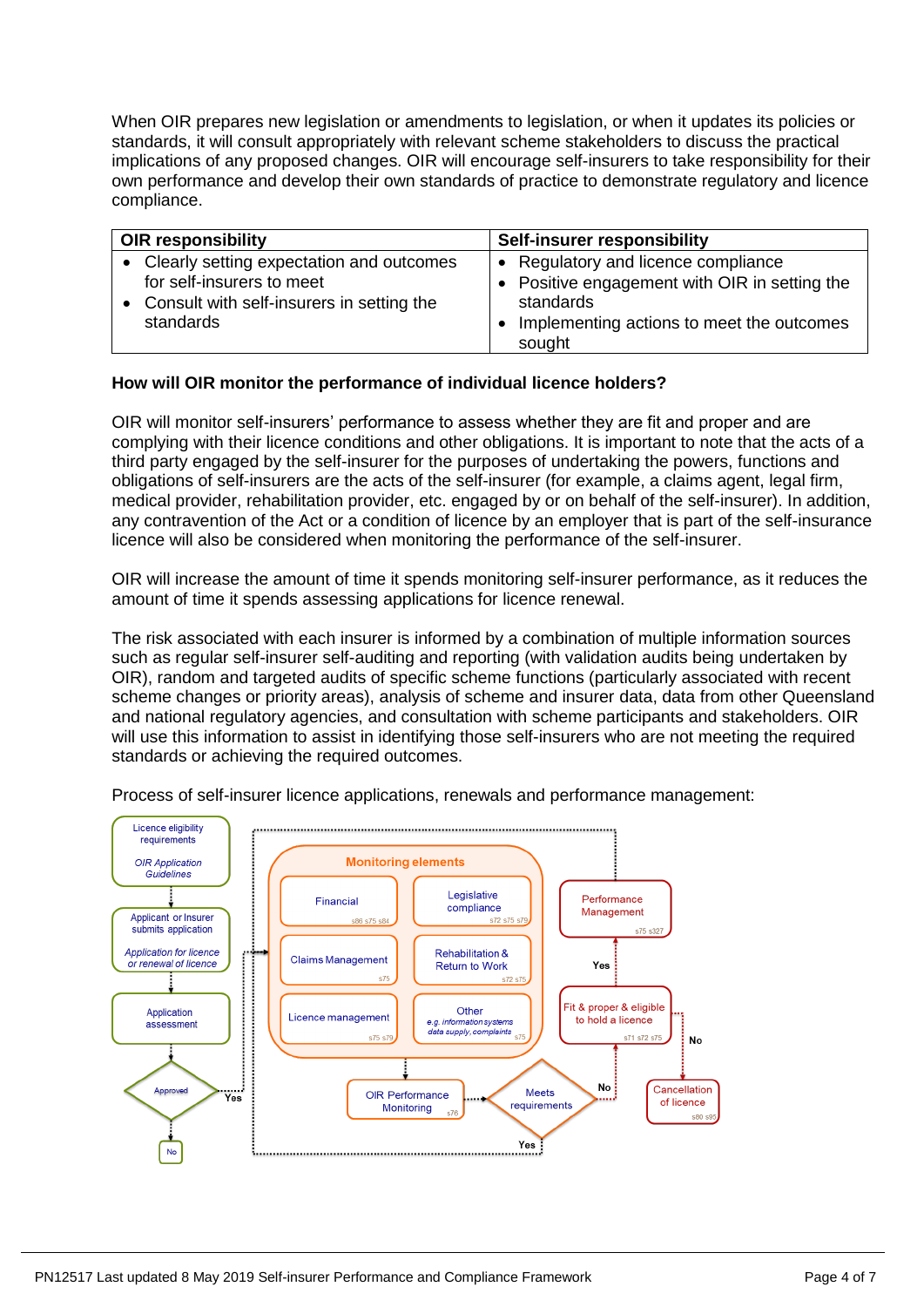OIR will be targeted and transparent in deciding which self-insurers will be the focus of its compliance activities. It will be targeted by identifying the areas where poor performance and/or breaches of legislation and licence pose the greatest risk to the scheme and taking action to reduce that risk. It will be transparent by publishing information about which areas it is focusing on and what it is doing about them in compliance plans.

OIR will monitor self-insurers based on risk. Where individual self-insurers represent a higher risk to the scheme because of their poor performance, OIR will perform compliance and other monitoring activities more frequently. Where a self-insurer consistently demonstrates good performance and manages its performance appropriately, OIR will acknowledge that good performance and lower risk resulting in less frequent compliance and monitoring activities.

Education and information sharing will also be a focus to highlight and promote opportunities to continually improve performance.

| <b>OIR responsibility</b>                                                                                                                                                                                                                                                                                                                           | Self-insurer responsibility                                                                                                                                         |
|-----------------------------------------------------------------------------------------------------------------------------------------------------------------------------------------------------------------------------------------------------------------------------------------------------------------------------------------------------|---------------------------------------------------------------------------------------------------------------------------------------------------------------------|
| • Conduct randomly selected validation and<br>compliance audits<br>Identify areas of greatest risk and target its<br>resources accordingly<br>Reduce the regulatory burden on good<br>performers, increase the consequences for<br>poor performers<br>Communicate compliance focus and actions<br>Educate and share information on best<br>practice | • Monitor and report on its own performance<br>• Respond to risks before they become<br>problems<br>Notify OIR of non-compliance<br>Cooperate with OIR<br>$\bullet$ |

#### **Performance management**

OIR adopts a collaborative and inclusive approach to educate and support self-insurers to meet their regulatory and licence obligations. It is the goal of OIR to foster a positive culture of compliance and promote continuous improvement with self-insurers.

OIR will review self-insurers' results against the monitoring elements and all other information sources, whether or not specified in this framework, and will form an overall view about the performance of the self-insurer. In every case, OIR will apply regulatory discretion, and fair and professional judgement in the assessment of a self-insurer's performance.

OIR will regularly engage with self-insurers on their performance against the monitoring elements, and provide a performance report showing the outcomes of their performance against these measures. Self-insurers should independently use these reports to track and understand their performance.

Where OIR has assessed that a self-insurer has not met the performance requirements then a performance management plan will be developed in consultation with the self-insurer to assist them to achieve the performance requirements. The performance management plan will clearly identify the elements that the self-insurer has not achieved and any actions that will be undertaken to improve performance. OIR will undertake an audit program during the period of the performance management plan to evaluate the effectiveness of the actions being undertaken by the self-insurer. This audit program may include self-audits and OIR conducted audits or both.

If performance is assessed as posing an increased risk to the scheme or there is an increased risk that the self-insurer may not be assessed as being fit and proper to be licensed, OIR may take action in accordance with its compliance and enforcement guidelines. If the actions of the self-insurer include fraud, or providing false or misleading statements, or serious or intentional breaches of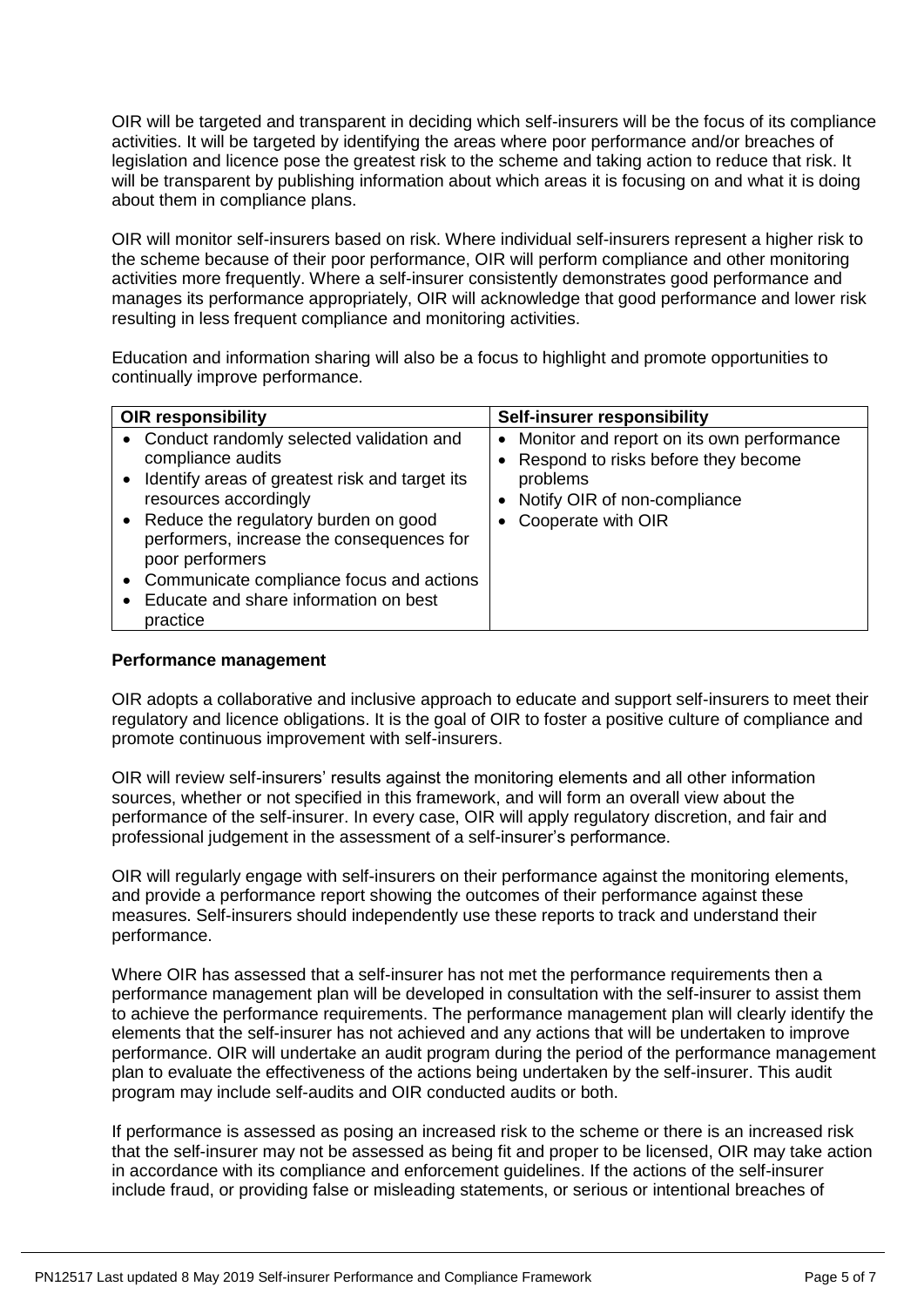legislative or licence obligations then OIR may recommend that the Workers' Compensation Regulator consider issuing a show cause to revoke their licence and/or consider prosecution options.

Irrespective of the performance measure of a self-insurer, OIR at its discretion may undertake compliance, investigation and enforcement activities where it is identified that a self-insurer cannot demonstrate that they have met their obligations. This may mean providing an opportunity for the selfinsurer to voluntarily address the problem, or taking action in accordance with OIR's enforcement guidelines.

Actions may include but not be limited to warnings, conditions and prosecutions. The enforcement guidelines will be developed in consultation with self-insurers and relevant stakeholders and will address matters such as natural justice principles, complaints management, special licence conditions and prosecution options.

OIR will provide information to self-insurers and the community on its compliance and enforcement actions by publishing compliance alerts and prosecution bulletins.

| <b>OIR responsibility</b>                                                                                                                                                                              | <b>Self-Insurer responsibility</b>                                                                                             |
|--------------------------------------------------------------------------------------------------------------------------------------------------------------------------------------------------------|--------------------------------------------------------------------------------------------------------------------------------|
| • Take enforcement action quickly, fairly and<br>in accordance with the enforcement<br>guidelines<br>Make self-insurers aware of the<br>expectations and consequences of<br>legislative non-compliance | Legislative and licence compliance<br>$\bullet$<br>• Cooperate with OIR<br>Implement performance management plans<br>$\bullet$ |

## **How will OIR assess applications for licence renewal?**

Applications for renewal of a self-insurance licence are submitted and assessed by OIR, but the decision on whether to renew a licence and the term of renewal are decided by the Workers' Compensation Regulator.

A renewal of licence may only be approved if the Workers' Compensation Regulator is satisfied that all the elements of section 71(1) or section 72(1) have been fulfilled. The self-insurance licence holder is responsible for providing sufficient evidence to support the application and if required, any special circumstances. When deciding the licence duration, the performance and compliance history of the self-insurer and the employer during the term of the current licence period will be considered.

To assess an application for licence renewal OIR will:

- ask for information to assess the self-insurer's entitlement to hold a licence; and
- assess the self-insurer's prior performance in achieving the standards and requirements.

OIR will encourage self-insurers to engage in pre-lodgement meetings so that they can fully understand the information that they must provide. If the information received is insufficient to satisfy OIR that the self-insurer is entitled to hold a licence then the application will normally be returned to the self-insurer.

Information received by OIR as part of an application will generally be accepted at face value. OIR will conduct validation audits and will check for obvious errors or omissions. If a self-insurer is found to have provided inaccurate or misleading information then appropriate enforcement action, including prosecution, may be taken.

OIR will publish guidance for assessing self-insurance licence renewal duration to assist self-insurers to understand matters that may be considered when advising the Workers' Compensation Regulator on the term and conditions for licence renewal. Insurers will be encouraged to self-assess the need